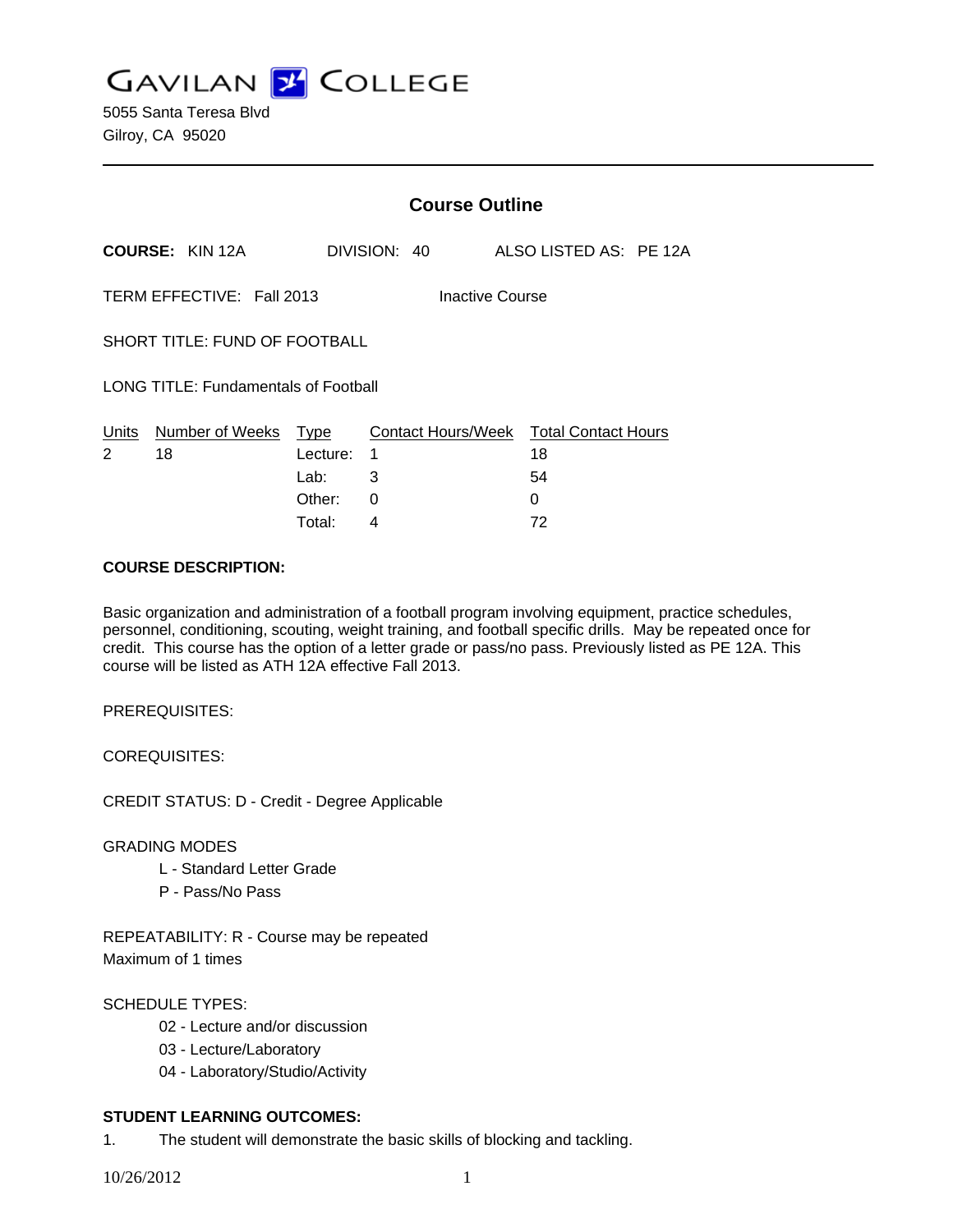ILO: 7, 2 Measure: demonstration

2. The student will explain the rules, basic strategies, and basic offensive, defensive, and special teams theories.

ILO: 2, 7, 1

Measure: oral report, exam, role playing

3. The student will break down game tape and recognize and chart offensive and defensive formations.

ILO: 7, 2, 1, 4

Measure: performance, game chart

# **CONTENT, STUDENT PERFORMANCE OBJECTIVES, OUT-OF-CLASS ASSIGNMENTS**

Inactive Course: 09/24/2012

12 Hours

Introduction. Discussion of course syllabus, grading procedures, and course expectations. Equipment needs, conditioning, stretching, and drills for football will be presented. Stance and alignment. The essential techniques for a proper stance by each position, including a two point and a three point stance for both offensive and defensive players will be covered. A variety of alignments will be taught based on the position and the play called. Students who repeat this course will be provided leadership roles through peer teaching.

HW: An out of class assignment will be to video and then review the video of each position players' proper stance and alignment.

SPO: The student will demonstrate the proper use of equipment and the correct stretching techniques. They will participate in the conditioning drills. The essential techniques for a two point and a three point stance for both offensive and defensive players will be described by the student.

8 Hours

Blocking and tackling. Basic blocking and tackling fundamentals including base block, cut block, reach block, as well as an angle tackle and a gang tackle will be discussed and demonstrated. The fundamental mechanics involved in catching a football and defeating a block will be presented. Lecture, demonstration, film, and guided practice will be utilized. Students who repeat this course will become more proficient in these basic skill through repetition of the drills in this course.

HW: Students will review film on tackling fundamentals and techniques, on position group tackling drills, and will prepare a presentation for class. They will create a set of drills that could be used to develop hand/eye coordination and footwork.

SPO: The students will demonstrate and explain the basic fundamentals involved in blocking and tackling. They will discuss and demonstrate how to catch a football and then shed a block.

12 Hours

The basic rules governing football will be introduced through lecture, discussion, and a video. Case studies will be provided. Students will officiate scrimmages and make the correct rule interpretation based on the situation. Lecture, discussion, and debate on the essential aspects of a football practice, including the use of field equipment, time periods, special team periods, group periods, and conditioning. Students who repeat the course will be provided the opportunity to develop and lead a practice session.

HW: Students will analyze and interpret case studies. They will attend a football game and write an evaluation of the officials' calls. A two hour and fifteen minute practice schedule will be created.

SPO: Students will discuss and analyze case studies involving rule interpretations. They will explain the elements involved when developing a practice schedule.

12 Hours

Offensive positions. The basic terminology for each position, hole numbers, gap letters, formation calls, and motion calls will be introduced. Defensive positions. The basic terminology for each defensive front, position, gap letters, formation adjustments, and motion calls will be discussed. Specialty positions. The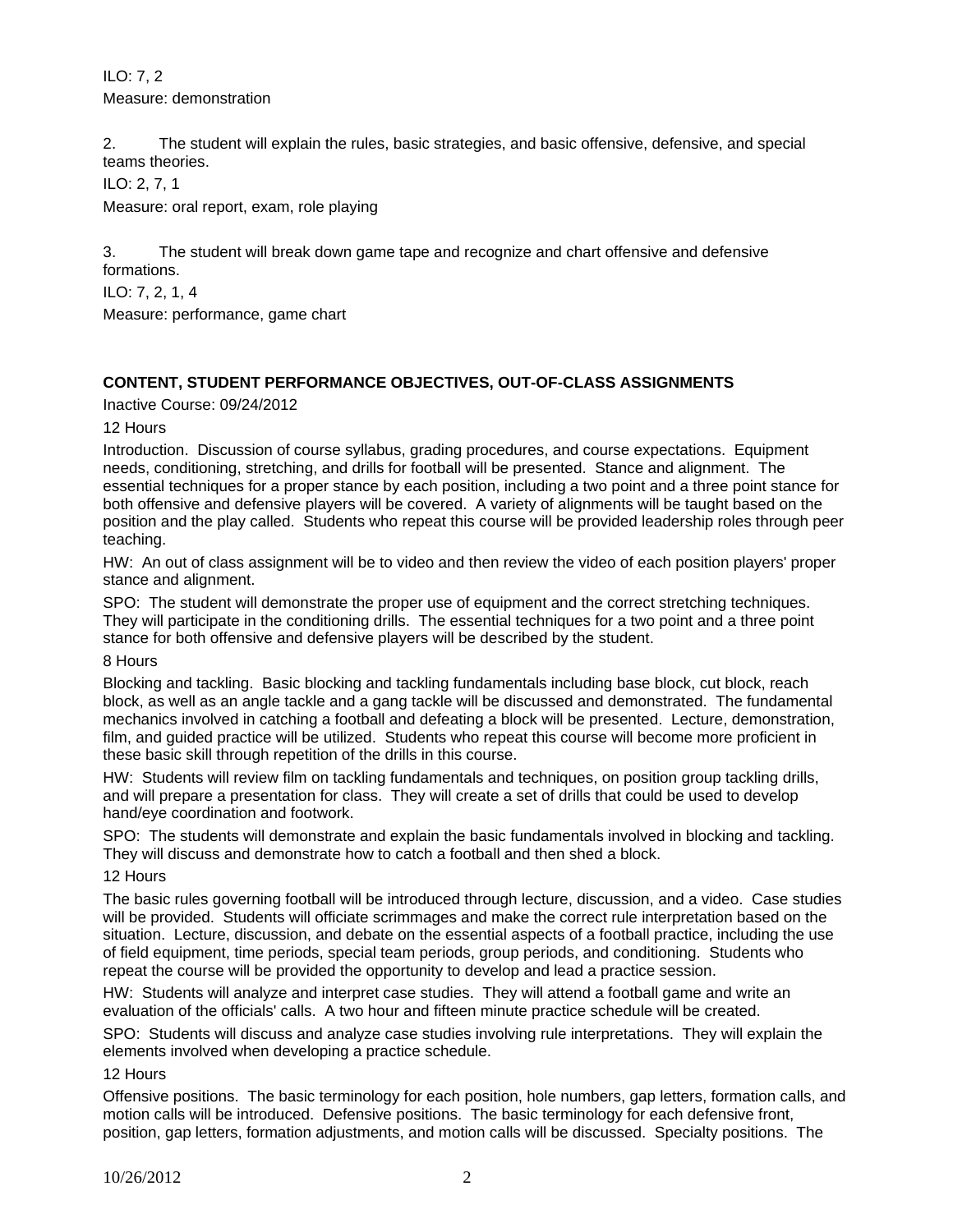basic terminology for special teams positions based on each special team will be presented. Lecture and practice opportunities will be provided for each of the positions. Students who repeat the class will explain the basic terminology used for offense, defense, and special teams to a first year student. They will experience participating in a variety of positions.

HW: Students will design a series of offensive formations which will include diagrams with each position labeled. Each position and gap will be labeled for each defense based on the above offenses. Students will review blocking assignments, return calls, and responsibilities based on each special teams situation.

SPO: The student will explain the basic terminology used for each offensive, defensive, and special teams position. They will demonstrate their knowledge of these concepts through performance in practice and scrimmage situations.

### 8 Hours

Offensive situations. Basic offensive strategy and philosophy involving down and distance, field position, defensive adjustments, and personnel will be discussed. Defensive situations. Basic defensive strategy and philosophy involving down and distance, field position, offensive formations, offensive tendencies, and personnel will be explained. Classroom lecture, video analysis, on-field instruction, and drills will be utilized. Students who repeat this course will have an increased knowledge of the strategies involved in offensive and defensive football.

HW: Students will break down a game tape charting the various offenses and defenses used based on the situation.

SPO: Students will demonstrate a variety of offensive and defensive strategies in practice and scrimmage situations. They will also describe the various offensive and defensive situations.

#### 8 Hours

Weight training and conditioning for football. Philosophies and techniques for weight training and basic conditioning principles specific to football will be presented. Students will review and perform lifts based on power, explosion, and auxiliary lifts. Aerobic exercises, anaerobic exercises, and plyometric exercises will be included. Students who repeat this course will become more proficient in their weight training techniques and conditioning for football through repetition of each lift and exercise.

HW: As an out of class assignment, students will video each other and review the tape for proper technique. They will read the handouts provided on plyometric exercises and be prepared to discuss the information in class.

SPO: The student will describe and demonstrate two lifts each that are used to develop power and to develop explosion. They will discuss the benefits of plyometric exercises and list and perform three plyometric exercises.

#### 8 Hours

Scouting and game preparation. Philosophies of game preparation including film review, scouting reports, and practice sessions will be introduced. Lecture and testing will be included. Interclass play, where the students will have the opportunity to utilize the skills, strategies, knowledge, and rules will be provided. Students who repeat the class will become more proficient through supervised repetition in class.

HW: Students will review game film and develop a scouting report. In addition they will develop a game preparation plan.

SPO: Students will demonstrate their skill techniques and knowledge of concepts and strategies through performance in scrimmage and game-like situations.

2 Hours

Final Examination (Practical and Written)

## **METHODS OF INSTRUCTION:**

Lecture, demonstration, guided practice, video analysis and interpretation, group discussion.

## **METHODS OF EVALUATION:**

The types of writing assignments required: Written homework The problem-solving assignments required: None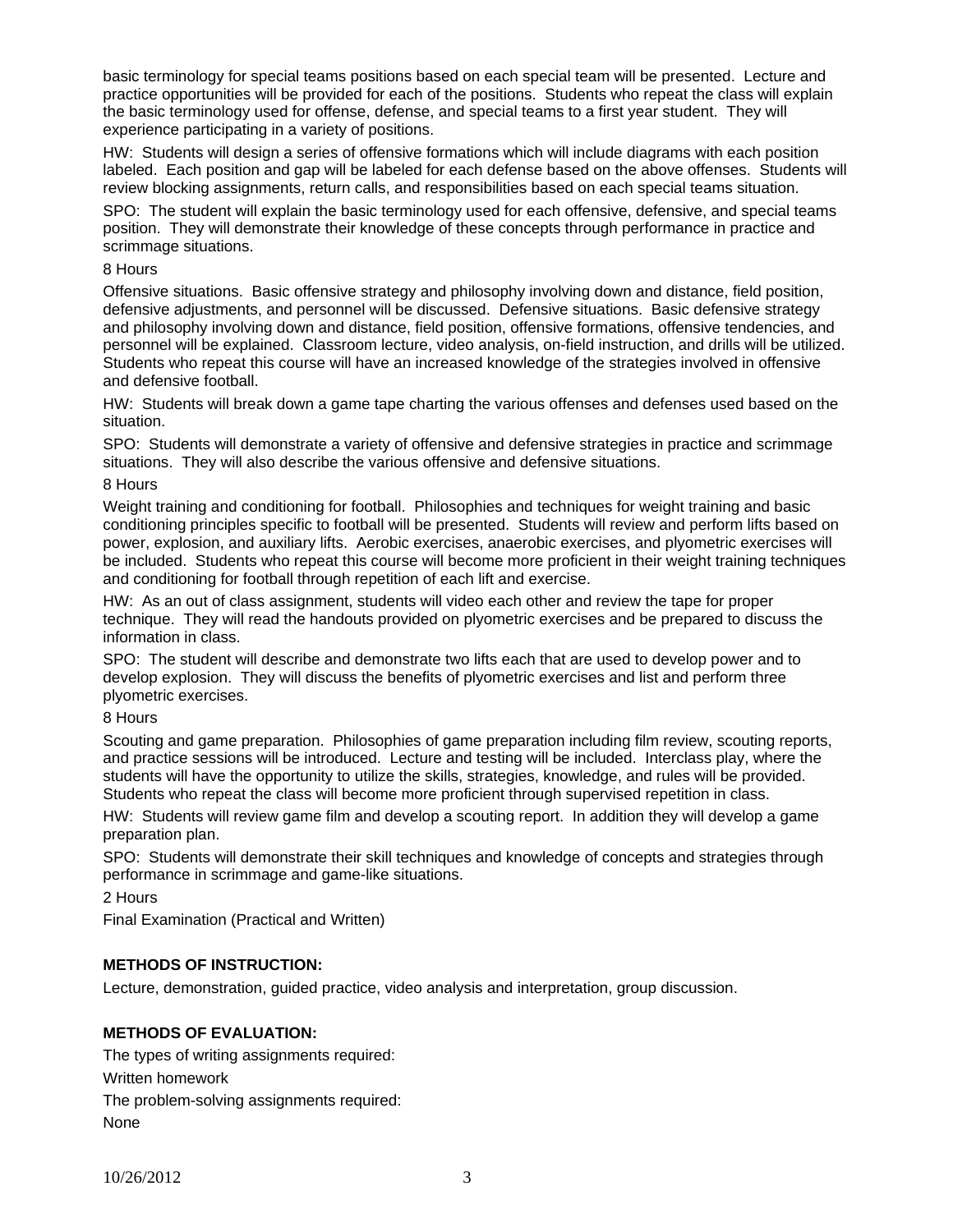The types of skill demonstrations required: Performance exams The types of objective examinations used in the course: Multiple choice Matching items Completion Other category: Requires student participation The basis for assigning students grades in the course: Writing assignments: 10% - 20% Problem-solving demonstrations: 0% - 0% Skill demonstrations: 30% - 50% Objective examinations: 10% - 20% Other methods of evaluation: 30% - 40% JUSTIFICATION:

The department is requesting a name change, from the Physical Education and Athletics Department to the Department of Kinesiology and Athletics. The reasons for this action include:

1) A desire to follow suit with the 4-year colleges and universities.

2) A trend in the field. Community colleges are moving in this direction with Cabrillo College already taking this action. Others such as Sacramento City College, Mission College, and Diablo Valley College are also in the process of changing their name as well. Gavilan College can be a leader in this trend.

3) This more closely describes what our profession is about.

"Kinesiology is the academic discipline concerned with the art and science of human movement."

4) The state academic senate has proposed that Kinesiology and Exercise Science majors be added to the Disciplines List so they have recognized the move in this direction.

5) Over recent years, there have been discussions within the State regarding the need to streamline Physical Education as a discipline. This would help with the negative connotation that is often identified with this discipline. Gavilan College has worked hard to modify our programs to meet State requirements for our major. The name change would be another step in the right direction.

## **REPRESENTATIVE TEXTBOOKS:**

#### **ARTICULATION and CERTIFICATE INFORMATION**

 Associate Degree: GAV E1, effective 201170 CSU GE: CSU E1, effective 201170 IGETC: CSU TRANSFER: Transferable CSU, effective 201170 UC TRANSFER: